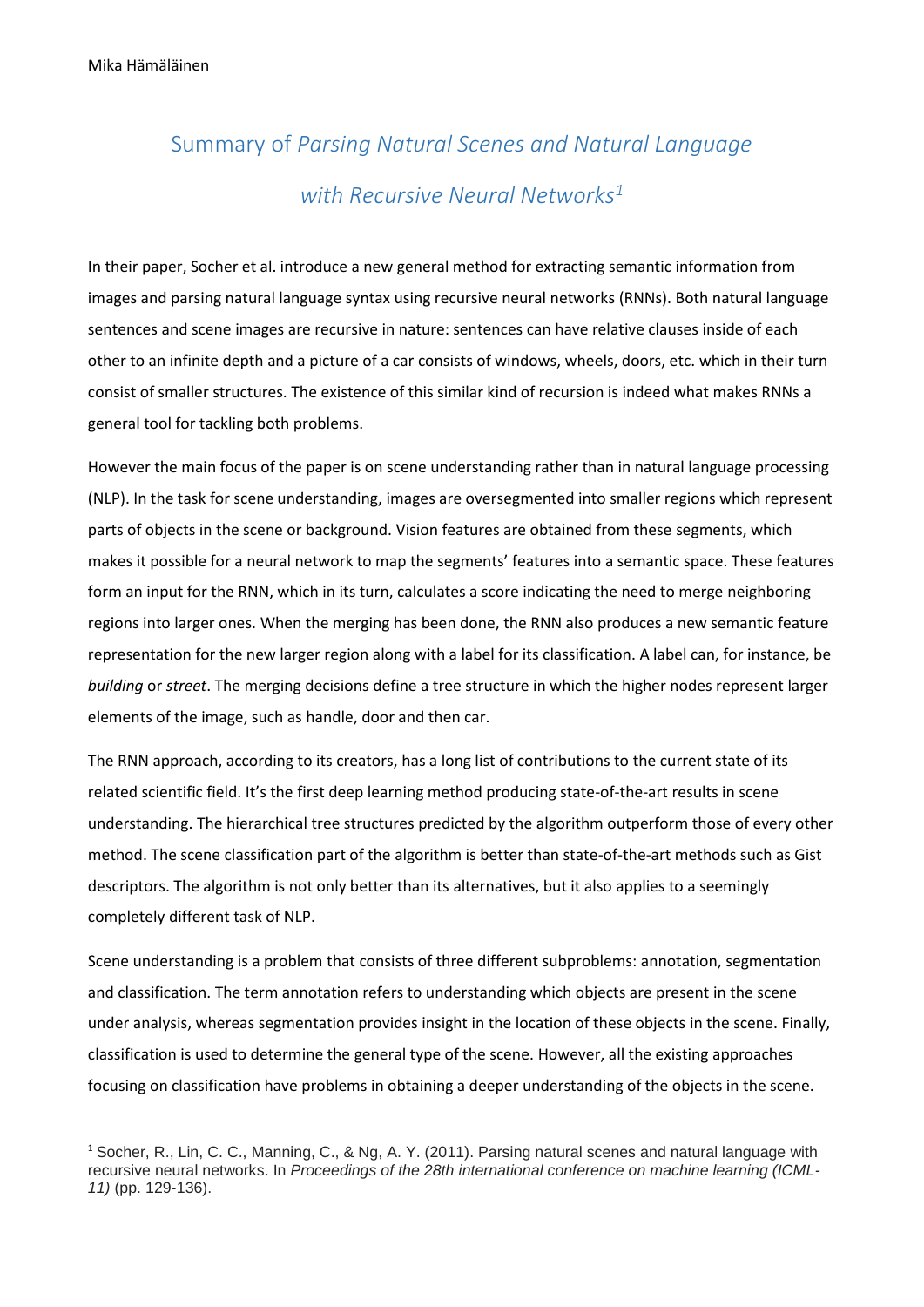What makes the RNN's segmentation more powerful than that of the existing systems is that it makes super segments recursively learning their representations automatically.

Syntactic parsing is considered a crucial part of NLP because its importance in dovetailing the linguistic expression and the intended meaning. RNN represents phrases in a vector space of features learning at the same time to parse its input. Both semantic and syntactic information is captured by the feature representations. This learned data can be used to accurately parse a sentence and to find similarities between phrases and sentences.

Deep learning can find lower dimensional representations for input images of the same sizes. The way RNN does deep learning differs from previous attempts on this field. Previously raw or whitened pixels have been used to learn features form images. The RNN, however, uses off-the-shelf vision features by using the smaller segments calculated from the oversegmented image of the entire scene. The other fundamental difference to other algorithms is that the hierarchical structure is not built upon convolutional and maxpooling layers, but instead, is constructed in a recursive manner applying the same network to merged segments categorizing them with a label of their respective semantic categories.

The RNN architecture is evaluated in its performance on visual and NLP tasks. There are three parameters one can modify in the RNN: the size of the hidden layer, the penalization for incorrect parsing decisions and ultimately the regularization parameter. Despite of this configurability, the RNN has been tested to be robust enough that altering these parameters only affects on the outcome by a few percent.

For the vision experiments, the Stanford background dataset is selected, while for the NLP testing, the Wall Street Journal section of the Penn Treebank is used. The Stanford data set has three types of scenes: city, countryside and sea-side. The accuracy of the RNN in scene classification is 88.1 % using this dataset, which is better than the 84.0 % of the state-of-the-art Gist classification.

Nearest neighbor super segments are visualized in order to show that the classification and capturing of features is meaningful even in the higher levels of the tree hierarchy. This is done by firstly passing all the test set images through the trained RNN and then finding subtrees the nodes of which have same labels and saving the vector representations of the top node of each subtree. These representations can be used to find the nearest neighbors across all the images and all the subtrees. When these neighbors are outputted, one can clearly see that they are most of the time related: pictures of roads, grass and cars get outputted nicely as each other's nearest neighbors.

In the syntactical parsing task, the F-measure of the results is 90.29 % while the same measure for an existing parser, namely that of Berkeley, is 91.63 %, which means that despite of the good result, the RNN doesn't quite overshadow the state-of-the-art. A key difference to existing parsers is that the RNN one